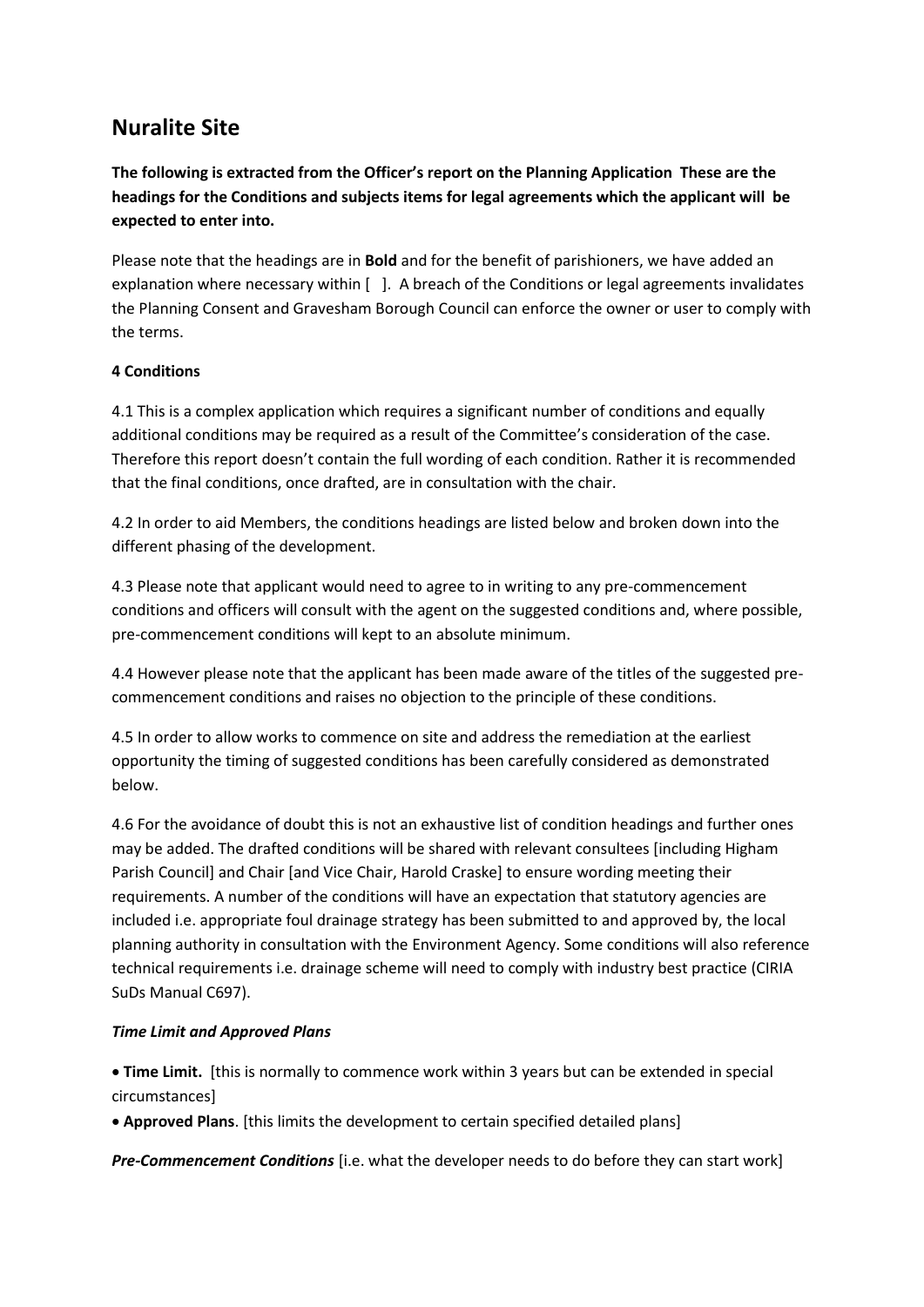**S278 works completed prior works commencing on site.** [this is a legal agreementwith the highways authority to undertake or pay for specified highway work, such as the proposed road widening]

 **Phasing plan for overall development**. [the applicant has proposed working from east to west across the site to remove the existing buildings and start making the asbestos tip safe, followed by building on the cleared are while continuing with further works on the tip and then the final buildings with the final works on the tip. This condition will make that compulsory]

 **Habitat restoration plan (linked with each phase)** {planting of flowers, shrubs and trees attracting or supporting wildlife and provision of specific facilities for certain animals, bats etc.]

 **Passing places created along Lower Rochester road and Gore Green Road**. [these are to be large enough to allow articulated lorries to pass each other and each one is to be visible from the last]

 **HGV Plan (No HGV traffic through Shorne or Higham)**. [this is mainly relevant to the remediation and construction phase but will also ensure once developed no HGVs going to from the site travel through the village]

 **Canal Road temporary traffic controls.** [this is a proposal for the remediation phase only when there will be a large number of vehicles each day and to try and ameliorate the problems for the narrow length of the public highway section of the road where the road is too narrow for HGVs to pass each other]

 **Construction Logistics Plans.** [as above it is part of ensuring that traffic disruption is limited by regulating vehicle routes, time of movements etc during the development phase]

**Construction Management Plan** [this will regulate how the works are undertaken]]

**Hours of Construction.** [limiting the time of day works can be carried out]

 **Capping of Canal Banks Phasing plan.** [the canal bank needs stabilising and decontaminating. Due to current use by wildlife, the disruption to it needs to be regulated]

 **Dust Mitigation Plan**. [to stop dust being created by the works and/or escaping from the site, especially important as some dust will contain asbestos fibres]

 **Air Quality Monitoring Plan for duration of the demolition, remediation and construction works**. [in order to allow monitoring of compliance with last item]

 **Site wide ecological mitigation strategy and habitat creation plan.** [attempting to minimise disruption by the works and ensure reinstatement and enhanced provision afterwards]

 **Contaminated land strategy**. [precisely how the remediation and encapsulating the harmful substances on and in the site will be done]

 **Details to protect PROW** [Public Rights Of Way] **during construction phase**. [this is to safeguard the right od way along the towpath, including National Cycle Route 1, and also NCR 1 along Canal Road

 **Asbestos plan of works in conjunction with HSE.** [methodology for all asbestos work to be agreed with Health and Safety Executive]

#### *Each phase*

 **Review of site wide mitigation for each phase of development.** [how the developer proposed to manage the site effectively during the works]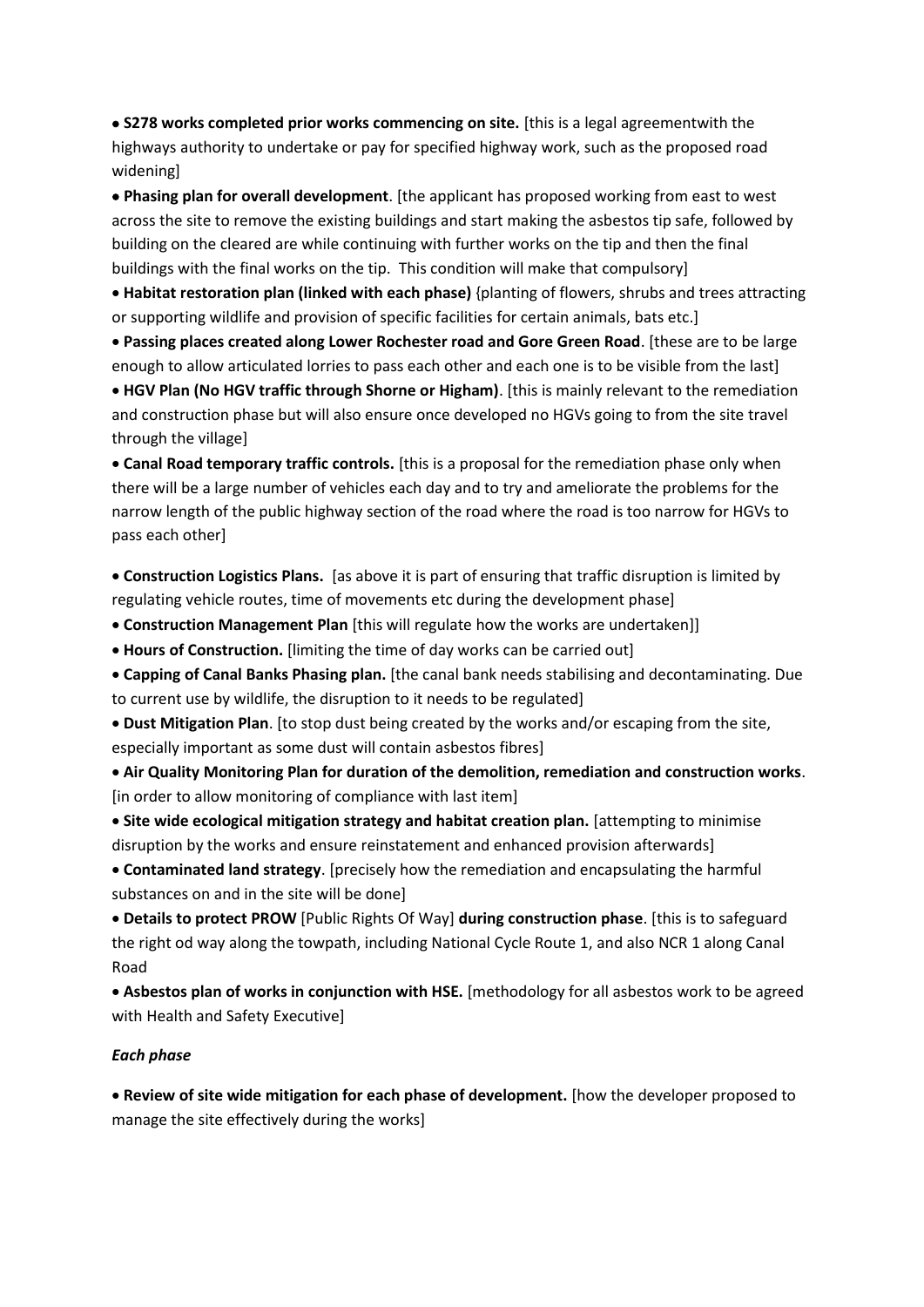**Remediation works to be carried out prior to other development on the site commencing.** [so remediation is done to part of the site before construction of buildings commences, in order to ensure the site is made safe]

 **Sustainable drainage strategy.** [the site is not connected to any main sewer and surface water drains into the canal and ditches across the marshes. This is to ensure that any water is clean and safe before it leaves the site, eg by the use of oil interceptors, settlement ponds etc]

#### *Prior to demolition*

 **Archaeological works.** [to record what remains of the previous activities on the site which are of interest as part of our industrial heritage and also potential buried roman and pre history remains] **Historically survey of existing buildings**. [part of the above]

#### *Prior to above ground works*

**External facing materials**. [what will the buildings look like]

 **Foul drainage strategy**. [as above there is no mains sewer so the site has to have its own sewage plant. Details etc of this need to be agreed to ensure any discharge in the canal and drainage ditches is only of clean water]

 **Details of private water supply to serve the development**. [the current water supply comes from a borehole on the site. This needs to be tested for water quality and also volumes available i.e. can it supply the whole of the redeveloped site, even when rainfall is low]

 **Development in accordance with energy strategy.** [ to comply with Gravesham's green agenda, so energy efficiency in buildings and energy sources].

#### *Prior to occupation/use/completed phase*

 **Verification report submitted confirming effectiveness of remediation strategy.** [to check everything has been done properly to clean up the relevant section of the site BEFORE buildings in that phase can be used]

 **All plots associated with surface water drainage connected**. [to ensure surface water is collected and properly treated before leaving the site]

**Soft landscaping scheme.** [planting of trees, shrubs, wild flowers etc]

 **Public access strategy and management plan**. [how the public will access the site safely, including the landscaped areas]

 **Surface treatments**. [what will the surface of roads, yards, paths, etc be? Need to be agreed with Gravesham]

**Boundary treatments**. [agreement as to fencing, hedges etc]

 **External lighting**.[number and situation of lighting standards and external lights on buildings for internal roads yards etc, including any adverse effects on the adjoining SSSI]

 **Details of security measures**. [how will the buildings and site will be secured against theft, damage, vandalism]

 **Broadband provision strategy**. [to make sure that the business on the site have proper broadband and can be occupied by those needing highspeed connections]

**Details of waste management and refuse arrangements for development**.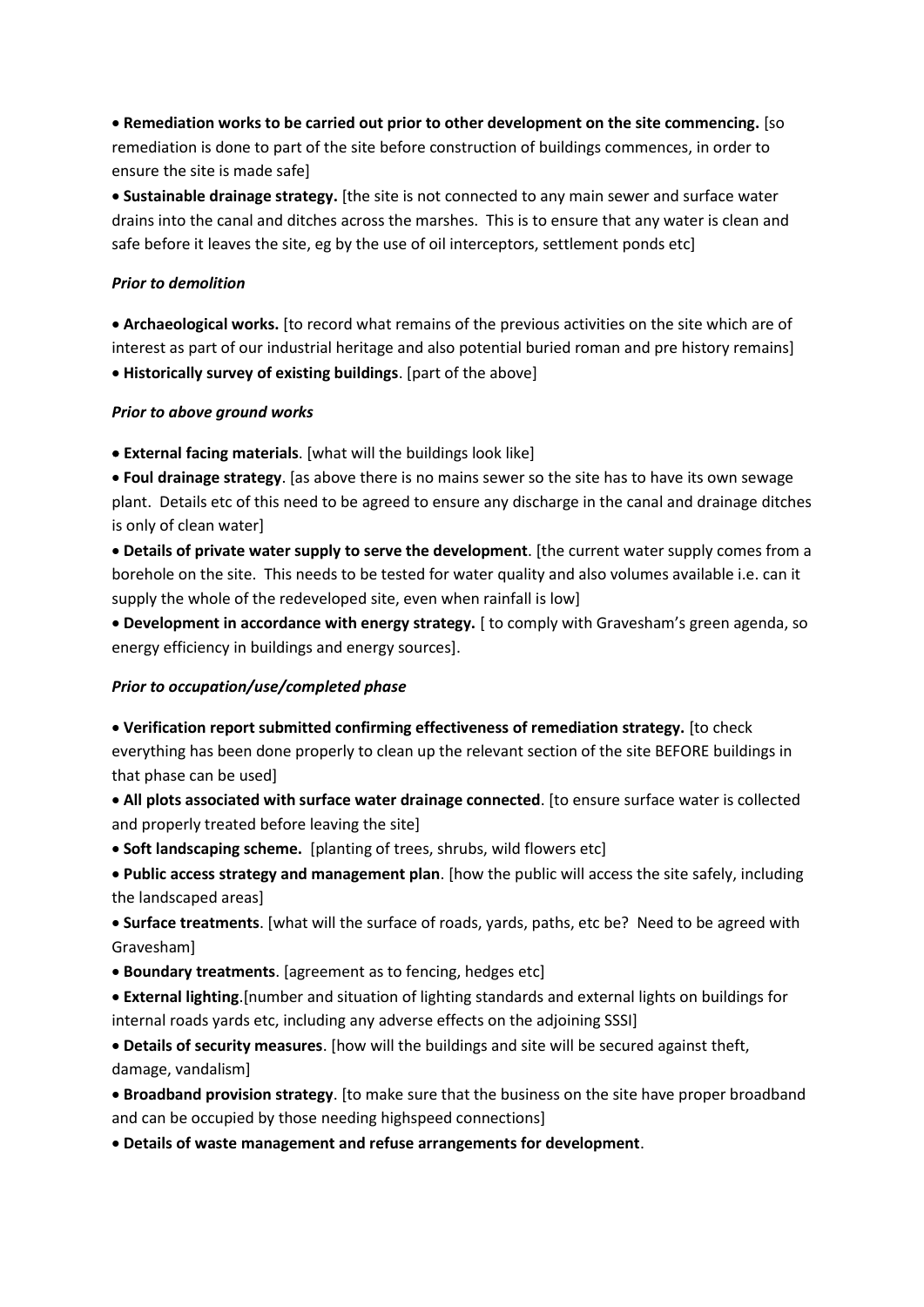**Noise impact from plant or site equipment**. [to ensure that the site is not too noisy to the detriment of those using the Public Rights of Way or living nearby]

- **Travel plan for future occupiers**. [how will staff get to the site? Shuttle bus proposals, etc]
- **Commercial delivery service vehicle management plan**. [to regulate traffic routes]
- **Parking provision**. [number and size of spaces]

 **Cycle parking provision and retention**. [number of cycle racks, location etc, and to ensure provision remains]

**Electric vehicle charging points**.

 **Sustainability measures.** [eg energy efficiency, staff daily travel plans, ecological items, building insulation, etc]<sup>•</sup> Site wide management plan. [how the site will be managed once operational]

- **Heritage interpretation details.** [public information boards explaining the history of the site]
- **Bird/bat nesting opportunities**.

## *On-going conditions*

 **No piling or penetrative methods for foundations without consent from Environment agency and Local Planning Authority.** [as these methods of construction cause vibration and noise]

 **Watching brief (contamination).** [testing of materials removed from site to ensure properly disposed of]

- Use restrictions of business units. [to ensure no 'bad uses' of the site]
- **Use restrictions on storage buildings**. [what may be stored]
- **Use restrictions on security/office building**. [to make sure use is appropriate and in connection with the wider site]
- **Trade counter restrictions**. [trade counters generate a lot more traffic]
- **No mezzanines or extensions to buildings**. [so the useable for space is not further increased without Gravesham's consent]
- **Restriction on hours of use.**
- **Restriction on external storage.**
- **No additional hardstanding's**.
- **No external loud speakers**.
- Archaeology watch brief. [to ensure no historic artifacts/remains are destroyed]
- **Land contamination and protection of groundwater**.{to stop further contamination, including of drinking water aquifers]
- **Retention of parking**. [so that it is not used for external storage for instance]
- **No additional external lighting**.

INFORMATIVES [these are items included to remind the applicant of other legal matters and appropriate contacts]

- 1. Statement of positive and proactive approach to decision taking
- 2. Agreement of imposition of pre-commencement conditions
- 3. Building Regulations and Party Wall Act
- 4. Deviation from approved plans
- 5. Kent County Council Highways and Transportation contact
- 6. Southern Water requirements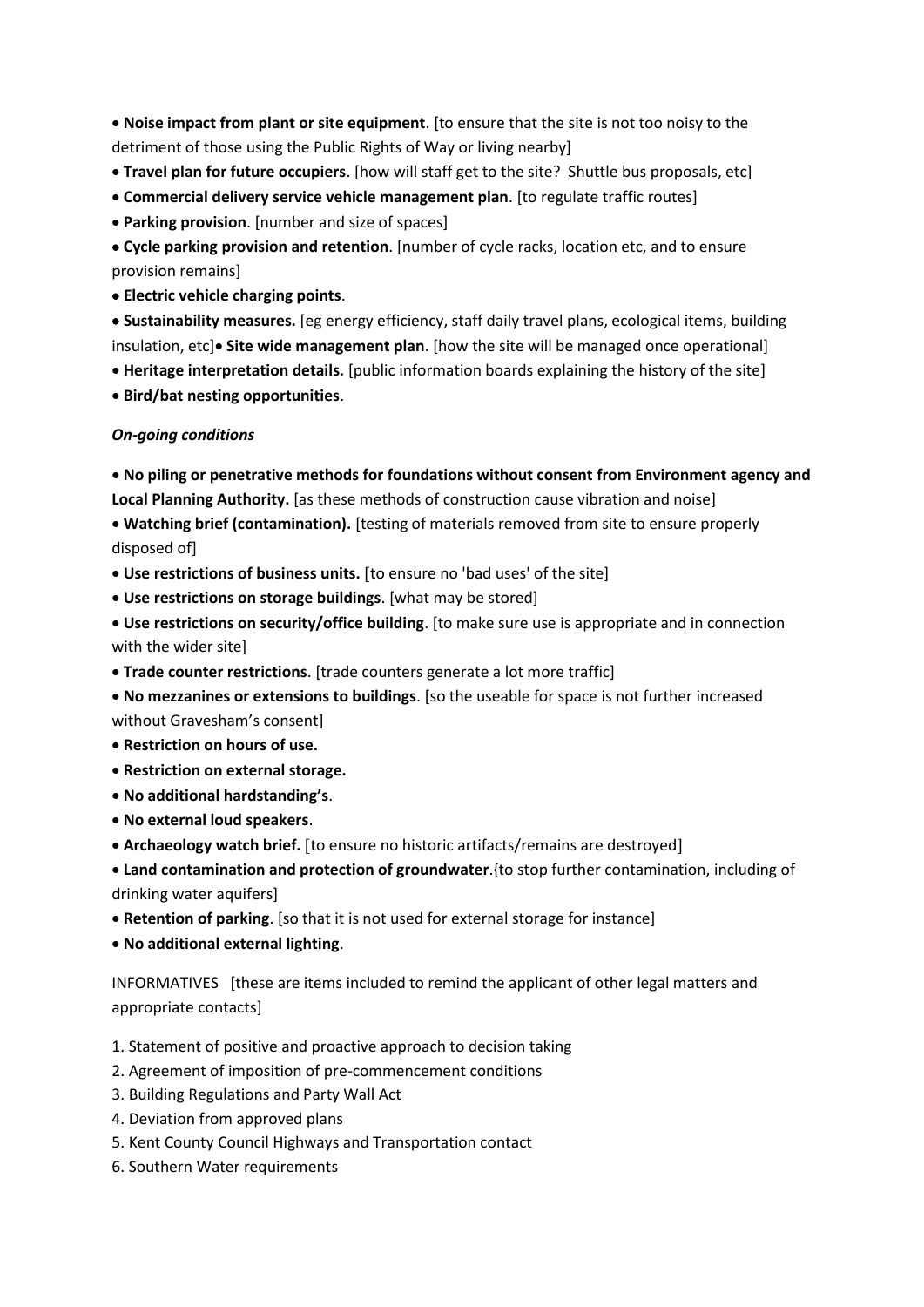- 7. Naming and numbering
- 8. Kent Police Crime Prevention Design.
- 9. Network Rail requirements.
- 10. Environment Agency Contact Details
- 11. Gravesham Regulatory Services Commercial Informatives.
- 12. Environment Agency Waste Management Legislation

## **5. Planning Obligations**

## *Procedural Issues*

5.1 Planning obligations under Section 106 of the Town and Country Planning Act 1990 (as amended), commonly known as s106 agreements, are a mechanism that we as a Council, often use to secure financial contributions or other forms of mitigation such as affordable housing from developers, make a development proposal acceptable in planning terms.

5.2 In order for the Local Planning Authority to request financial contributions on behalf of third parties any contributions will need to meet all of the tests relating to paragraph 56 of the NPPF (2019) which are as follows:

(A) necessary to make the development acceptable in planning terms;

(B) directly related to the development;

(C) fairly and reasonably related in scale and kind to the development; and (D) that:

(i) the obligation (obligation A) provides for the funding or provision of an infrastructure project or type of infrastructure; and

(ii) five or more separate planning obligations that: (a) relate to planning permissions granted for development within the area of the charging authority; and (b) which provide for the funding or provision of that project, or type of infrastructure, have been entered into before the date that obligation A was entered into.

## *Developer Contributions*

5.3 It is important to ensure that sufficient infrastructure is provided to meet the needs of new residents, employees and businesses in the Borough. As recognised in the NPPF (2019) [*National Planning Policy Framework*], the provision of new infrastructure is an important part of new development and the Council has worked with local service providers to identify their infrastructure needs over the plan period. Policy CS10 (LPCS) [*Local Plan Core Strategies*] states that where new development generates a need for new infrastructure, developers will have to provide or contribute towards such provision, subject to viability consideration.

5.4 As outline in both the supplementary report and the main report the following developer contributions will be required to make the development acceptable and the following requests meet the requirements of par